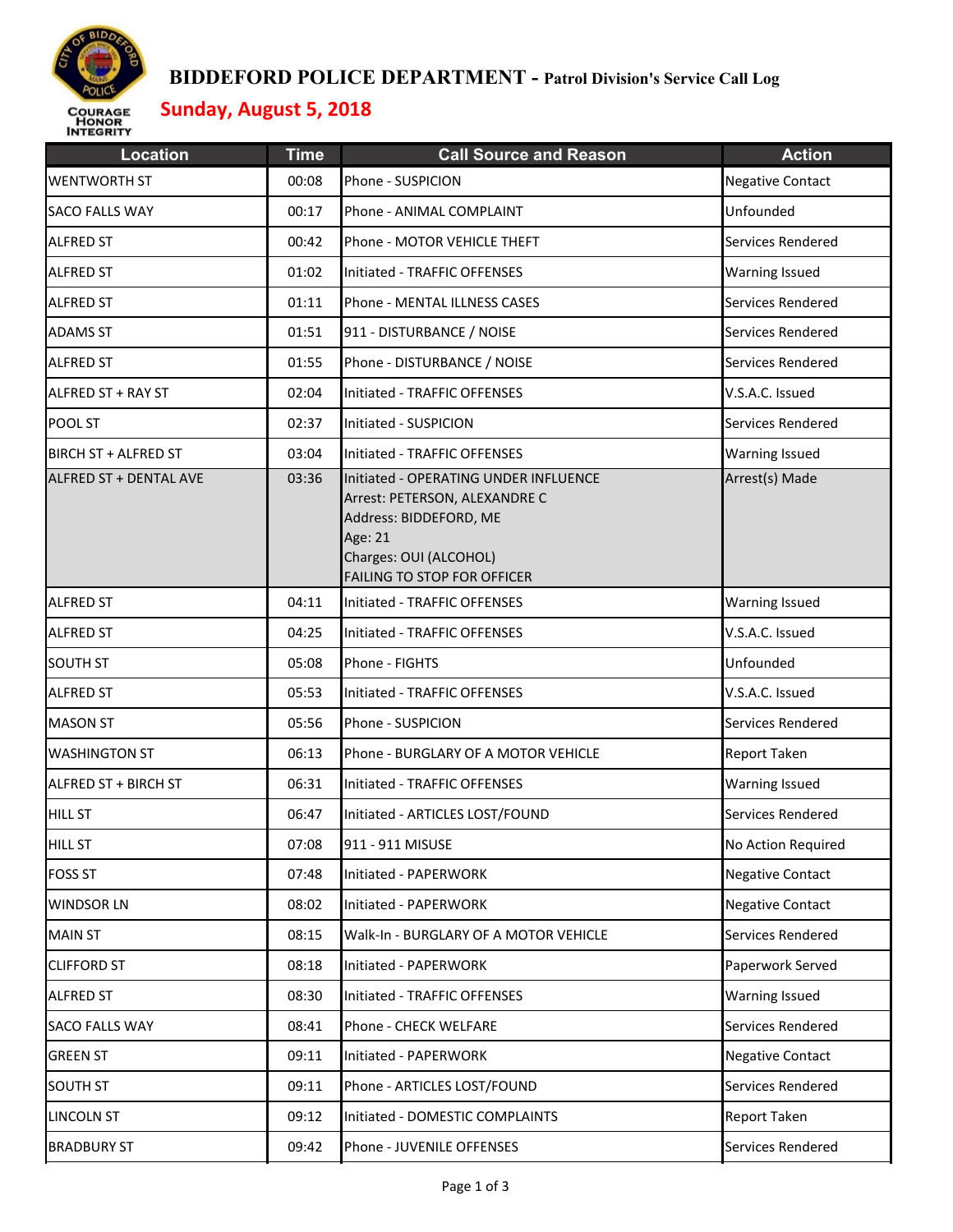

### **BIDDEFORD POLICE DEPARTMENT - Patrol Division's Service Call Log**

# **Sunday, August 5, 2018**

| <b>Location</b>               | <b>Time</b> | <b>Call Source and Reason</b>    | <b>Action</b>            |
|-------------------------------|-------------|----------------------------------|--------------------------|
| <b>BOULDER WAY</b>            | 10:26       | Walk-In - THEFT                  | Services Rendered        |
| <b>GRAHAM ST</b>              | 10:37       | 911 - 911 MISUSE                 | <b>Warning Issued</b>    |
| <b>HIGH ST</b>                | 10:46       | Phone - ARTICLES LOST/FOUND      | Services Rendered        |
| <b>BARRA RD</b>               | 11:02       | Initiated - SUSPICION            | Services Rendered        |
| <b>STATE ST</b>               | 11:16       | Phone - ANIMAL COMPLAINT         | No Action Required       |
| <b>ALFRED ST</b>              | 11:21       | Walk-In - COURT ORDERED CHECK IN | Services Rendered        |
| ST JOSEPH ST                  | 11:28       | 911 - 911 MISUSE                 | Services Rendered        |
| HILL ST + HARRISON AVE        | 11:29       | Initiated - TRAFFIC OFFENSES     | <b>Warning Issued</b>    |
| <b>HILL ST</b>                | 11:29       | 911 - 911 MISUSE                 | No Action Required       |
| <b>LINCOLN ST</b>             | 11:38       | Walk-In - ARTICLES LOST/FOUND    | Services Rendered        |
| JEFFERSON ST                  | 11:53       | 911 - DISTURBANCE / NOISE        | Report Taken             |
| <b>LINCOLN ST</b>             | 12:21       | Initiated - TRAFFIC OFFENSES     | <b>Warning Issued</b>    |
| <b>ANDREWS RD</b>             | 12:32       | 911 - 911 MISUSE                 | Services Rendered        |
| <b>WATER ST</b>               | 12:56       | Initiated - SUSPICION            | Services Rendered        |
| <b>ST MARYS ST</b>            | 13:32       | Phone - HARASSMENT               | Services Rendered        |
| <b>FOSS ST</b>                | 13:34       | Initiated - SUSPICION            | Unfounded                |
| <b>ALFRED ST</b>              | 13:43       | Phone - CHECK WELFARE            | Services Rendered        |
| <b>BACON ST</b>               | 14:05       | Walk-In - HARASSMENT             | <b>Report Taken</b>      |
| <b>ALFRED ST</b>              | 14:34       | 911 - ALL OTHER                  | <b>Negative Contact</b>  |
| <b>BEACH AVE</b>              | 14:57       | Phone - PARKING COMPLAINT        | Parking Ticket Issued    |
| <b>ROCKY WAY</b>              | 15:00       | 911 - 911 MISUSE                 | Referred to Other Agency |
| <b>ALFRED ST</b>              | 15:24       | Radio - ARTICLES LOST/FOUND      | Report Taken             |
| <b>ADAMS ST</b>               | 15:25       | Phone - ARTICLES LOST/FOUND      | <b>Report Taken</b>      |
| <b>ORCHARD ST</b>             | 15:43       | Phone - DISTURBANCE / NOISE      | Civil Complaint          |
| HILLS BEACH RD                | 15:47       | Phone - SUSPICION                | Referred to Other Agency |
| <b>MARINER WAY</b>            | 16:02       | Phone - ANIMAL COMPLAINT         | Services Rendered        |
| <b>ALFRED ST</b>              | 17:14       | Initiated - TRAFFIC OFFENSES     | <b>Warning Issued</b>    |
| <b>ALFRED ST</b>              | 17:21       | Phone - COURT ORDERED CHECK IN   | NO VIOLATION             |
| ALFRED ST + MEDICAL CENTER DR | 17:32       | Initiated - TRAFFIC OFFENSES     | <b>Warning Issued</b>    |
| <b>FOSS ST</b>                | 17:53       | Initiated - PAPERWORK            | <b>Negative Contact</b>  |
| <b>SACO FALLS WAY</b>         | 18:01       | Phone - THEFT                    | Report Taken             |
| <b>SOUTH ST</b>               | 18:02       | Initiated - ARTICLES LOST/FOUND  | Services Rendered        |
| <b>ELM ST</b>                 | 18:13       | Phone - SUSPICION                | Services Rendered        |